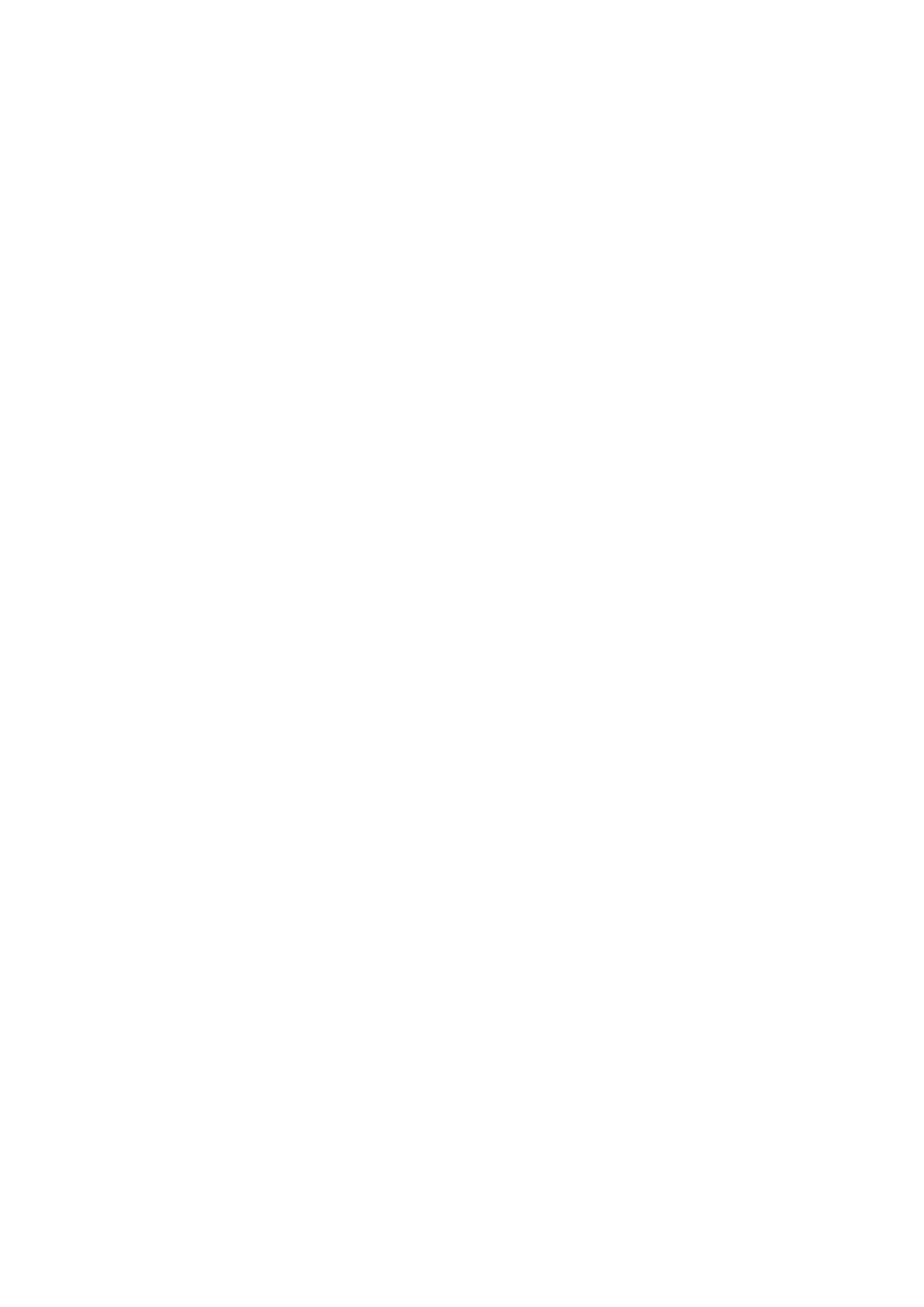# [ Foreword ]

Local and regional government play an essential role in implementing the European and national strategies for e-government and, more widely, in promoting an equitable information society for all our citizens. That is why the Council of European Municipalities and Regions (CEMR) works with our experts' network, ELANET, to take forward this agenda. And that is why the European Information Society Conference (EISCO) is such an important occasion for reviewing developments, learning from each other, and looking at new challenges and opportunities.

This year, the 5<sup>th</sup> EISCO conference («i2010: New horizons, New Tasks for Local and Regional Governments», see: www.eisco2005.org) was held in Cracow, Poland, hosted by the Malopolska region. More than 350 delegates came together from 23 countries - representatives of local and regional government, universities, ICT companies, and other e-government experts.

Perhaps the most important outcome of the conference from CEMR's perspective was the adoption of the Cracow Declaration on the **Local Agenda i2010** and the promotion of digital solidarity. **Local Agenda i2010** is a strategic document for European local administrations and innovators. With its ten goals that condense the necessary tasks for the coming 5 years, it is designed as a flexible tool for local action. Local Agenda **i2010** is the political response of Europe's local and regional government to the challenge of advancing the information society and ensuring that the use of ICT brings a real, practical benefit to all of our citizens.

**Local Agenda i2010** is also an important reaction to the digital divide both within our own regions and globally. It promotes the UN's Digital Solidarity Initiative and highlights the need to fully acknowledge the role of local and regional governments in reducing this divide.

Making full use of the potential offered by ICT requires political leadership, cooperation and partnership and a balanced approach to innovation and inclusion. **Local Agenda i2010** constitutes a vital step in this direction.

> Jeremy Smith Secretary General, CEMR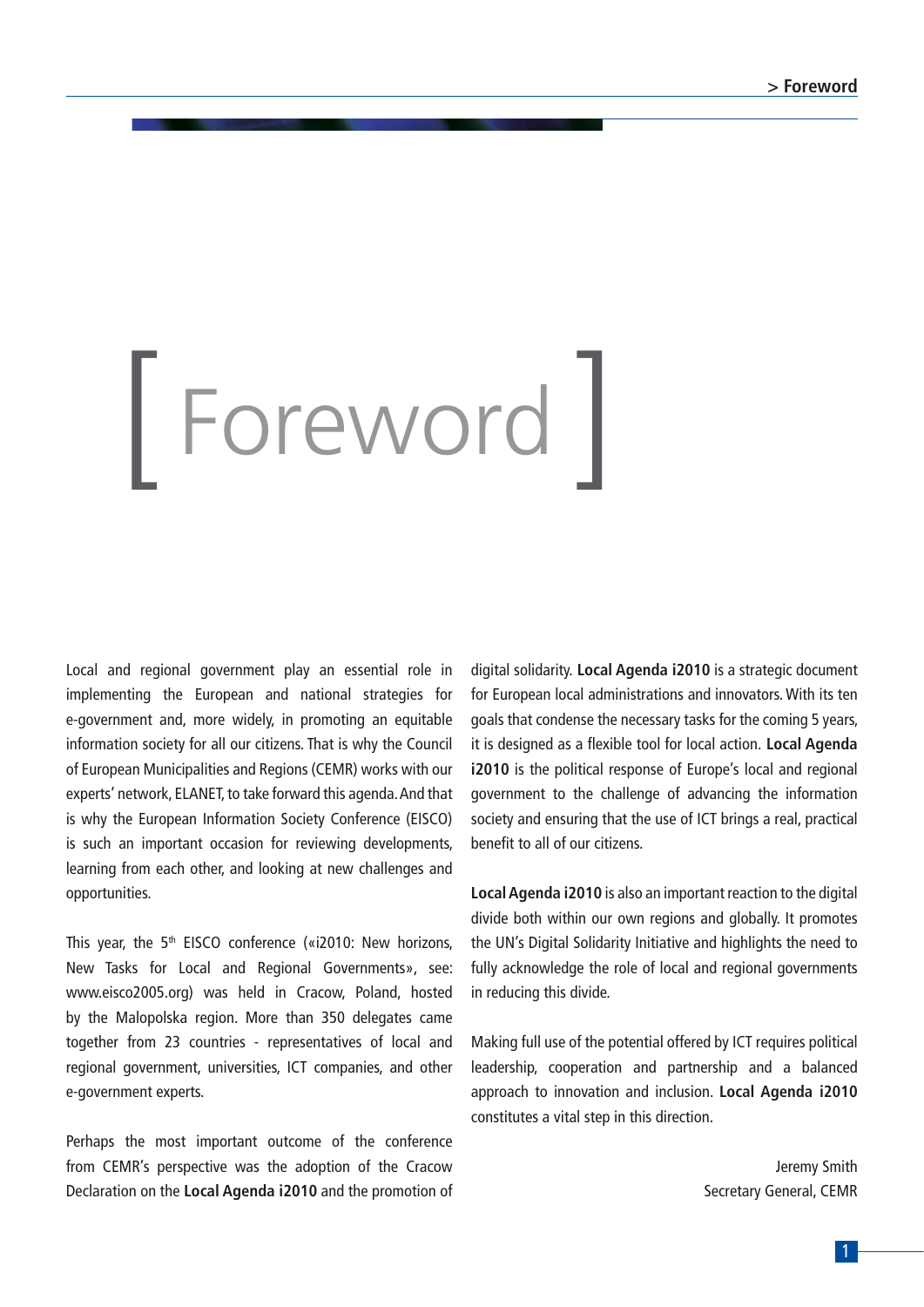**Local agenda i2010** is a policy intruments to transform ICTbased innovation and research into a main driver of economic growth and new jobs accross the regions of Europe. It is the result of discussions held in several fora that were brought together at the EISCO 2005 conference.

The aim is to define a set of common goals that will help local decision-makers in setting out their plans and priorities to implement the Lisbon agenda. It will enable strong innovation processes based on public-private partnerhips and the use of ICT. It is an attempt to establish a local agenda of ten goals to tackle the current difficulties regarding the deployment of the information society in local areas.

The most challenging goal is to build digital ecosystems where knowledge-sharing becomes an asset for local networks able to modernise public services and administrations themselves, as well as the local economy, especially the contribution of small and medium enterprises. The overall objective for each digital ecosystem is then to improve the competitive position of their region in the global market. The vision unanimously agreed in EISCO 2005 is that this should be done through a coordinated consultation process involving all local actors dealing with innovation.

In the field of eGovernment, the conference considered that the lack of coordinated regional planning and the poor delivery of online services across organisational and geographical borders remain a serious obstacle. There is also a need to improve the awareness of civil servants and public managers concerning the potential of ICT. Joint investments in digital security and service centres in common are now critical to reduce the cost of eGovernment and ensure inclusiveness.

eGovernment must urgently pass from the simple reproduction in digital format of actual administrative procedures delivered in office hours to effective reengineering that generates savings and allows delivery of services on-line 24 hours a day per 7 days a week. The other key aspect is to increase the participation of citizens in local public decisions through ICT.

Although it is encouraging that good practices in core digital areas such as eGovernment, eBusiness, eLearning or eHealth exist across Europe, the EISCO vision is that it is high time for a wide and consistent take-up of these eGovernment applications and services in all local and regional areas. By making digital service delivery easy, user-friendly, secure and complete, demand will grow rapidly, which in turn would allow Europe to consolidate its leading global position by the end of this decade.

We hope that local politicians and innovators will share the approach and the goals of Local Agenda i2010 by incorporating them in their plans and activities.

> Javier Ossandon President, ELANET

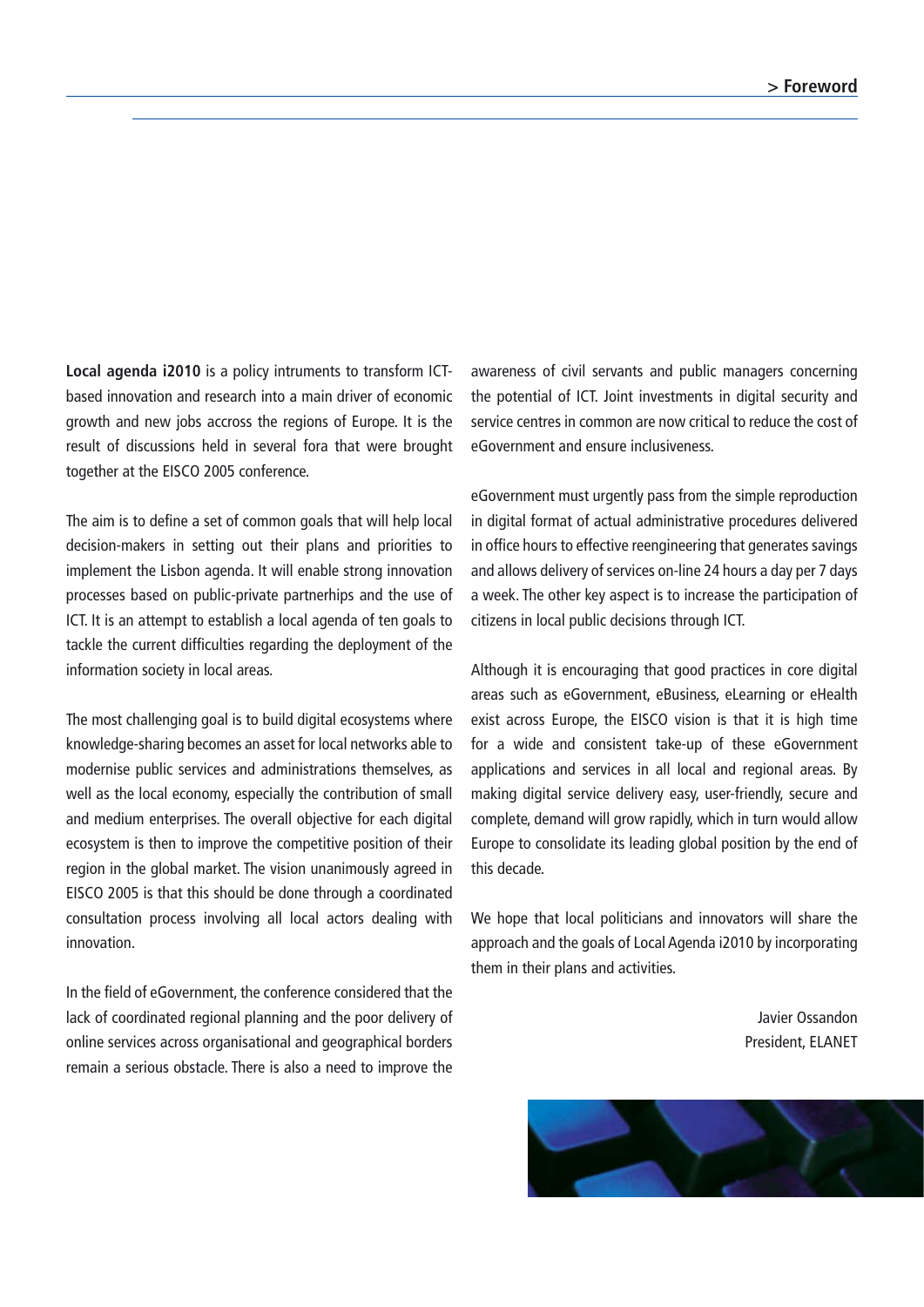## | Introduction |

We, representatives of local and regional governments, universities, ICT companies and experts working in eGovernment and in digital local services delivery, have met in Cracow (Poland) from 2-4 June 2005, hosted by the Malopolska Region, to discuss the new scenario and tasks that European local and regional governments must implement to make a significant step forward in the Information Society and to address the challenges of i2010 (eEurope).

We have analysed the digital divide within our own regions and between developed and less-developed countries and discussed the solidarity agenda of the II World Summit of Cities and Local governments that will take place in November 2005 in Bilbao, prior to the United Nations Summit on the Information Society in Tunisia.

The main concern of our local and regional governments is how to ensure that the use of information and communication technologies brings practical benefits to all the people living in our territories. Economic growth without social inclusion does not signify prosperity for all sectors of society and may even radically increase social differences by creating a digital divide. Inclusiveness and cooperation is what makes Europe unique and significantly different from other areas in the world competing in the global market.

It is clear to us that Europe, except for some countries, still lags behind in the use of information and communication technologies at public and private level. Regions, in other countries, not only from the USA and Japan, have made rapid and significant advances into the digital economy arena that are changing their way to compete and attract investment. In this context, the i2010 initiative launched by the European Commission, to reduce the competitive gap and consolidate a leading position by the end of the present decade, is most timely. It is a goal for everyone that requires a special and close co-operation between the different levels of the public and private sectors to meet this strategic challenge for our future.

It will not be an easy task to increase in 5 years the investment in research and innovation to 3% of the European Union GDP, as this is almost double the current rate. Neither will it be easy for the private sector to increase their investment by at least 30%. If such investment is achieved the impact on our territories will be enormous. To get the maximum return from such investment it will be an absolute priority to find the best ways to transform first results quickly into specific new products and services. From our local and regional perspective, this European effort will succeed only if it results in empowering European citizenship and further developing our local economies, to enhance the identity of the different territories and in strengthening political and social cohesion in our continent. It will require careful planning and accountable policies at local, regional and national level.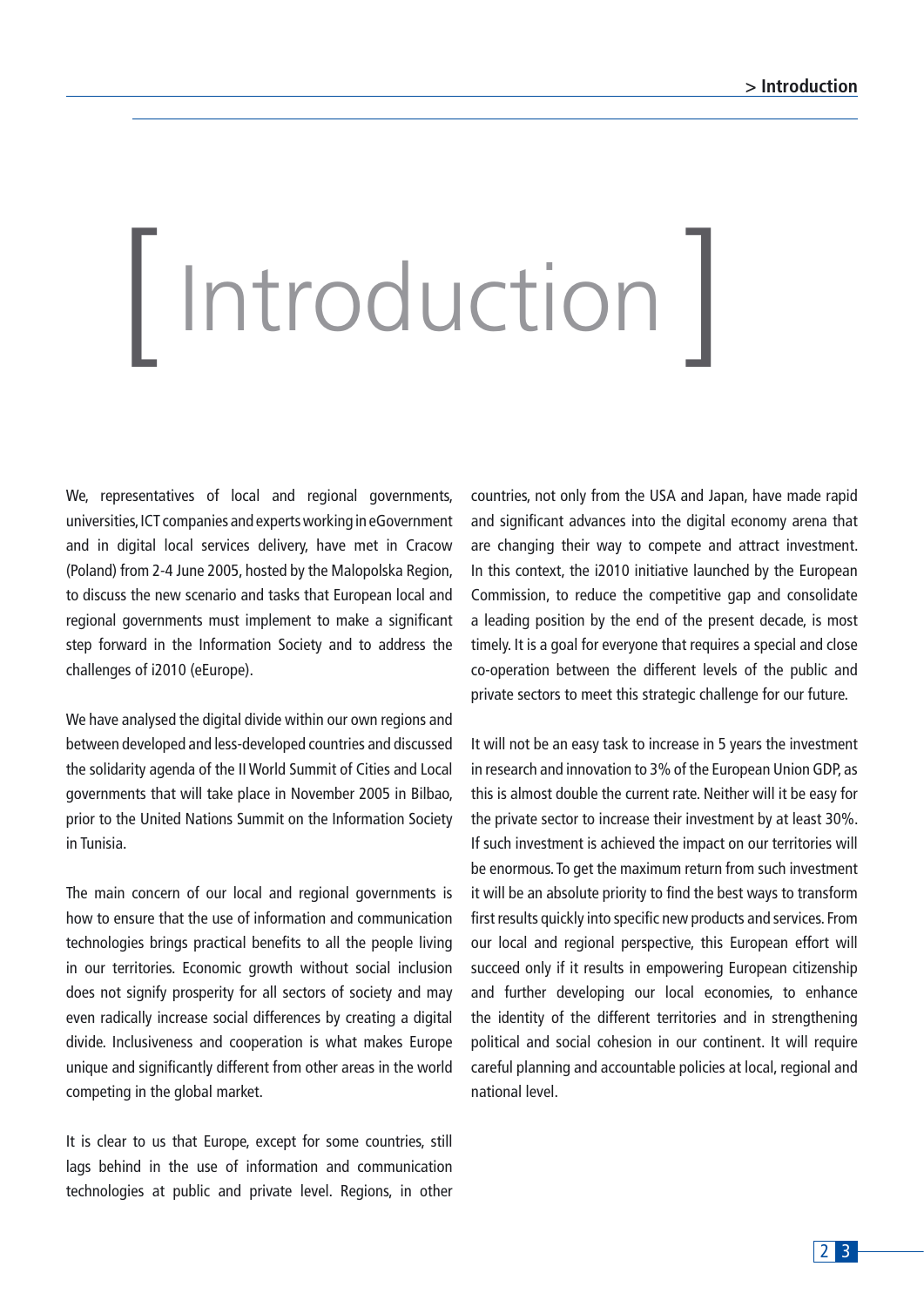> Challenges and Principles



### *Challenges and Principles*

The Conference considers that the first task for local and regional governments in Europe is to be fully aware of the challenges facing them and to take strong political and operational measures to implement i2010. Municipalities, counties, provinces and regions can do a lot to create the best possible conditions for such a process. We believe that the adoption of the **i2010 local agenda** is the way forward. We have agreed that the **i2010 local agenda** should:

- a) reaffirm the subsidiarity principle as the main guideline to implement the agenda, as well as the need to reinforce strong partnerships among the different levels of government for this purpose;
- b) indicate as a clear priority the need for specific planning of the local agenda in every territory;
- c) emphasise networked services at local, national and European level as the key element for rapid development of eGovernment in Europe as well as to make local economies more dynamic and create new jobs;
- d) promote long-lasting public-private partnerships with a clear roadmap and a strong coordination between the different levels of the public administrations that are present in the territories;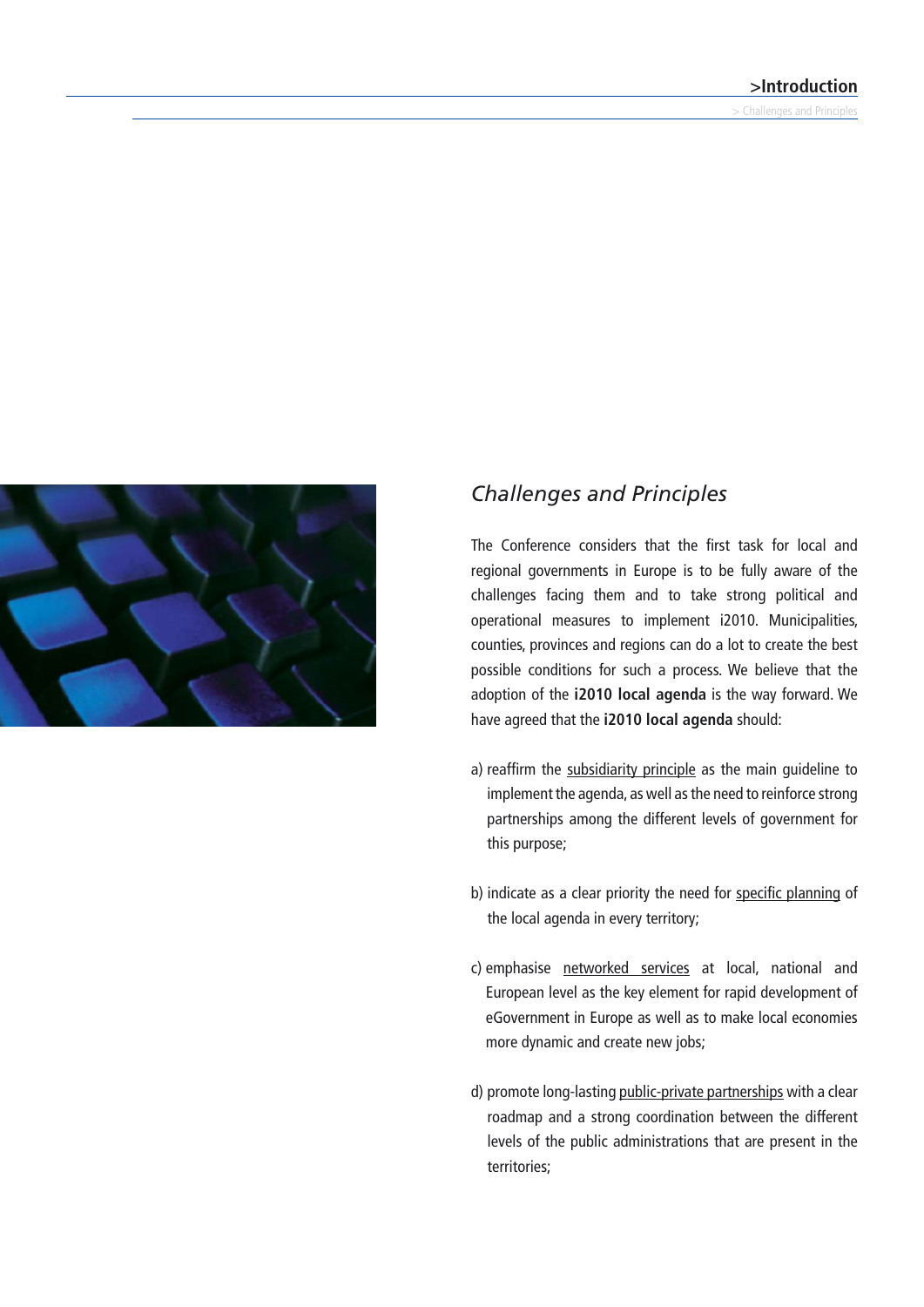e) describe the tasks and the targets to be reached by 2010, as well as relevant indicators to measure performance and impact, that take fully into account the identities and peculiarities of each local area.

To this end, the Conference participants stressed the importance of:

- a) ensuring broadband access, whatever technological solution is chosen, in all territorial areas, especially in schools, health institutions, local and regional government premises as well as in public spaces open to citizens and enterprises;
- b) strengthening the enabling role of local and regional administrations in guaranteeing adequate and secure technological infrastructure and in promoting ICT-based inclusive services and applications, by actively supporting regional clusters for innovation in our territory to modernise public administrations, generate new investment, and stimulate local development. The cooperation model developed by the PRELUDE initiative has been a most successful exercise in the said direction and its replication in other regions could be beneficial.

An urgent problem is how to overcome the actual trend in Europe where best practices in core digital areas (e.g. eGovernment, eBusiness and eCommerce, eHealth, eSecurity and eTransport) exist almost everywhere but where the implementation of their results or its replication by other actors remains weak. The Conference raised the following preliminary conclusions:

a) coordinated regional planning is insufficient and the roles of the different actors, especially in the public sector, not always properly established through a consultation process. The aim should be to deliver joined-up on-line services across organisational and geographical borders based on a good integration of the back and front office and long-lasting partnerships involving public and private operators.

- b) the reengineering of the administrations and of the administrative procedures using ICT is also insufficient, except for some specific regions and countries. The tendency just to reproduce what is already being done by physical and paper means prevails, with little real innovation or systems reengineering and therefore minimal added value for citizens. Creating incentives that produce real savings and that stimulate people interacting with public administrations to use electronic services is a most urgent task.
- c) there is a consistent lack of knowledge and experience in the use of ICT by civil servants and public managers. There is an urgent need for younger staff who have good ICT skills and training to participate more in decisions on what is to be done;
- d) combining fast changes in technology with organisational change and content updating of databases has proven to be a hard task not sufficiently addressed through good feasibility studies, monitoring tools and cost-benefit analysis;
- e) although some good first results are now being obtained to allow more secure transactions in the net and to authenticate users, short-term policies to protect the private data of citizens in public databases are not always there. This is surely a strong decision-making barrier for public managers to allow interoperability between different systems and databases.

To tackle these difficulties and the challenges lying ahead, the conference participants agreed on suggesting the following goals as part of the **i2010 Local Agenda**, to be implemented in all European countries.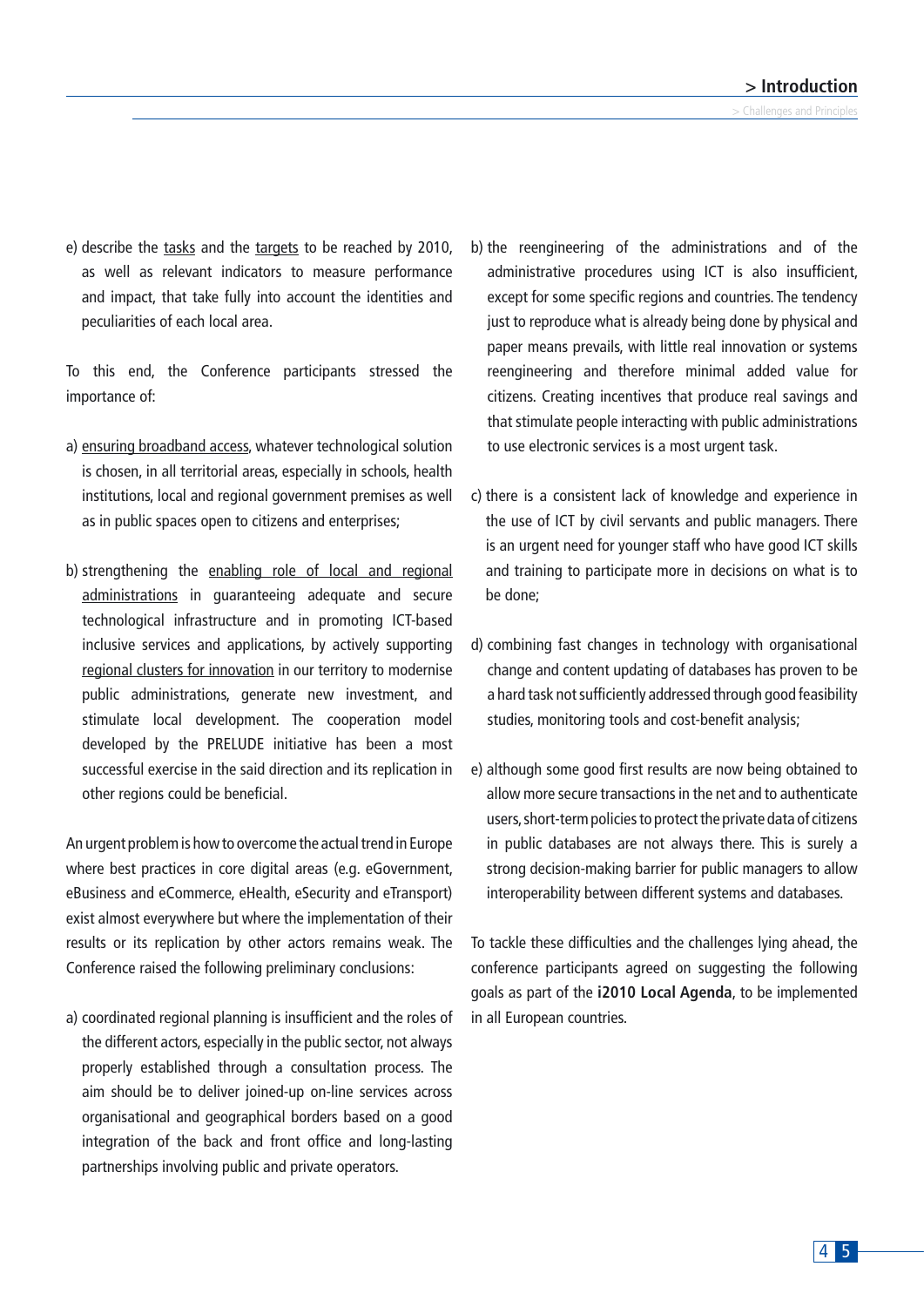### The Cracow Declaration The Cracow Declaration<br>
on Local Agenda i2010 in Europe and the promotion of digital<br>
solidarity among the cities of the world

### *i2010 Local Agenda*

### **GOAL 1 - FULL ACCESS TO ON-LINE SERVICES**

Each Local and Regional Authority will make their best efforts to support and implement policies in regions and local areas ensuring broadband access to on-line services for all citizens in Europe by 2010. In every European city and local government, public access points to on-line services will be established. Inter-operability of systems and among databases as well as the integration between the electronic back-office of the administrations and their front office on the web shall be a priority. The financial and human resources to implement this objective will be planned and budgeted as from 2006.

### **GOAL 2 - AWARENESS AND INCLUSION**

Each Local and Regional Authority shall mount a communications campaign to involve citizens, SMEs and community organisations in this common effort, to listen to their demands and to help them understand the public value of the information and communication technologies. The importance of receiving appropriate training to make use of on-line services shall be underlined. In particular, training programmes for economically and socially excluded groups will be encouraged and financially supported.

### **GOAL 3 - SECURITY AND PRIVACY**

Each Local and Regional Authority will implement specific measures to improve the personal security of their citizens and to protect their personal data in public data bases and service delivery avoiding any use for non authorised or private purposes and ensuring the right of every citizen to know what personal information is being stored and for what purposes.

### **GOAL 4 - EPARTICIPATION**

Each Local and Regional Authority shall implement digital communication systems to allow individual citizens and relevant stakeholders in their territories to actively participate in decision-making processes on local matters directly affecting their living and working conditions.

### **GOAL 5 - EGOVERNMENT**

Each Local and Regional Authority will take concrete steps by 2006 to work together with other administrations in its territory to deliver together and integrate on-line services through the Internet, as well as by mobile phones and digital TV, making maximum use of the prevailing infrastructural conditions. These plans, articulated with the national eGovernment, will respond to the i2010 objectives by establishing concrete and measurable objectives to be reached before the end of the decade. Secure electronic transactions between the citizen and the administration, proper user authentication and digital signature, and protection of citizens' data shall be a priority.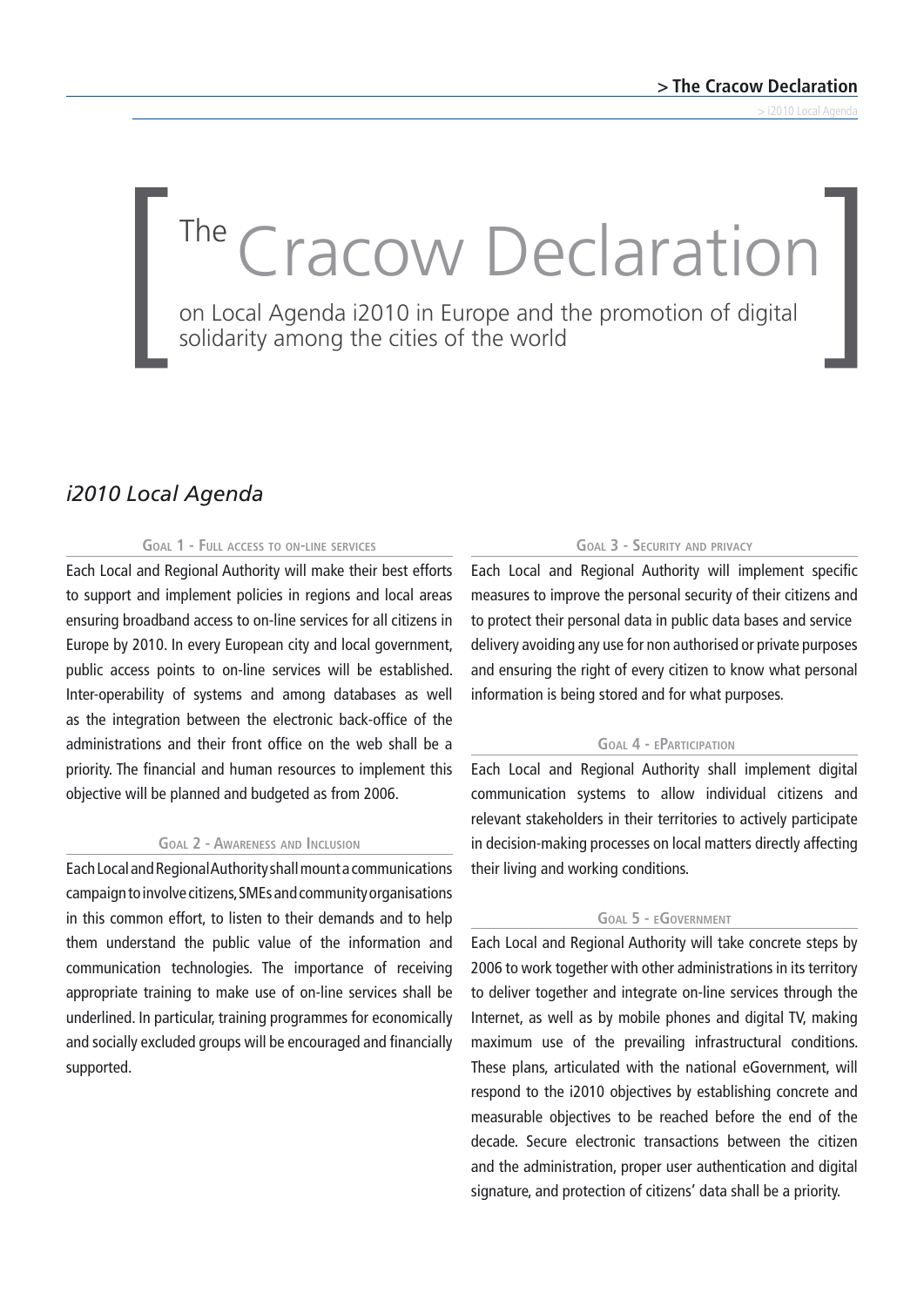

### **GOAL 6 - DIGITAL ECOSYSTEMS AND TRAINING CENTRES**

Each Local and Regional Authority will promote the creation of digital ecosystems within their territory to stimulate innovation and the participation of local entrepreneurs in the global market, as well as support the use of electronic commerce and other digital business tools by micro and small enterprises through adequate regional centres of competence and training.

### **GOAL 7 - COMPETITIVENESS AND PUBLIC-PRIVATE PARTNERSHIPS**

Each Local and Regional Authority will promote the competitiveness and sustainable economic development of their territory. To this end, they shall foster and enable the establishment of regional clusters for innovation formed by local innovators, universities, research and technology institutes, enterprises and administrations to boost research, technology and innovation. These clusters will address the needs of their territories in those areas that are considered a priority for the modernisation of the public sector, for the delivery of new public services to citizens, and for local development. Clusters should not only be organised to deal with specific applications but to understand better the socio-economic conditions in which they are being deployed through studies and support actions.

### **GOAL 8 - OPEN SOURCE**

Each Local and Regional Authority will consider the use of ICT systems and applications developed with an open source license. Other than the concrete savings that might be made, the main aims of this concerted policy shall be to expand the use of open source software and open standards in the public sector to increase eGovernment interoperability nationally and within Europe.

### **GOAL 9 - TRAINING OF CIVIL SERVANTS, EMPLOYMENT AND GENDER**

Each Local and Regional Authority will ensure adequate training of its personnel in the appropriate use of information and communication technologies as well as offer employment opportunities to suitably skilled people in its area.

### **GOAL 10 - DIGITAL SOLIDARITY**

Each Local and Regional Administration will make its best efforts to participate in the digital solidarity initiative supported by the United Nations to fight the digital divide on the planet and to ensure the full access of all countries and regions to the benefits of the Information Society.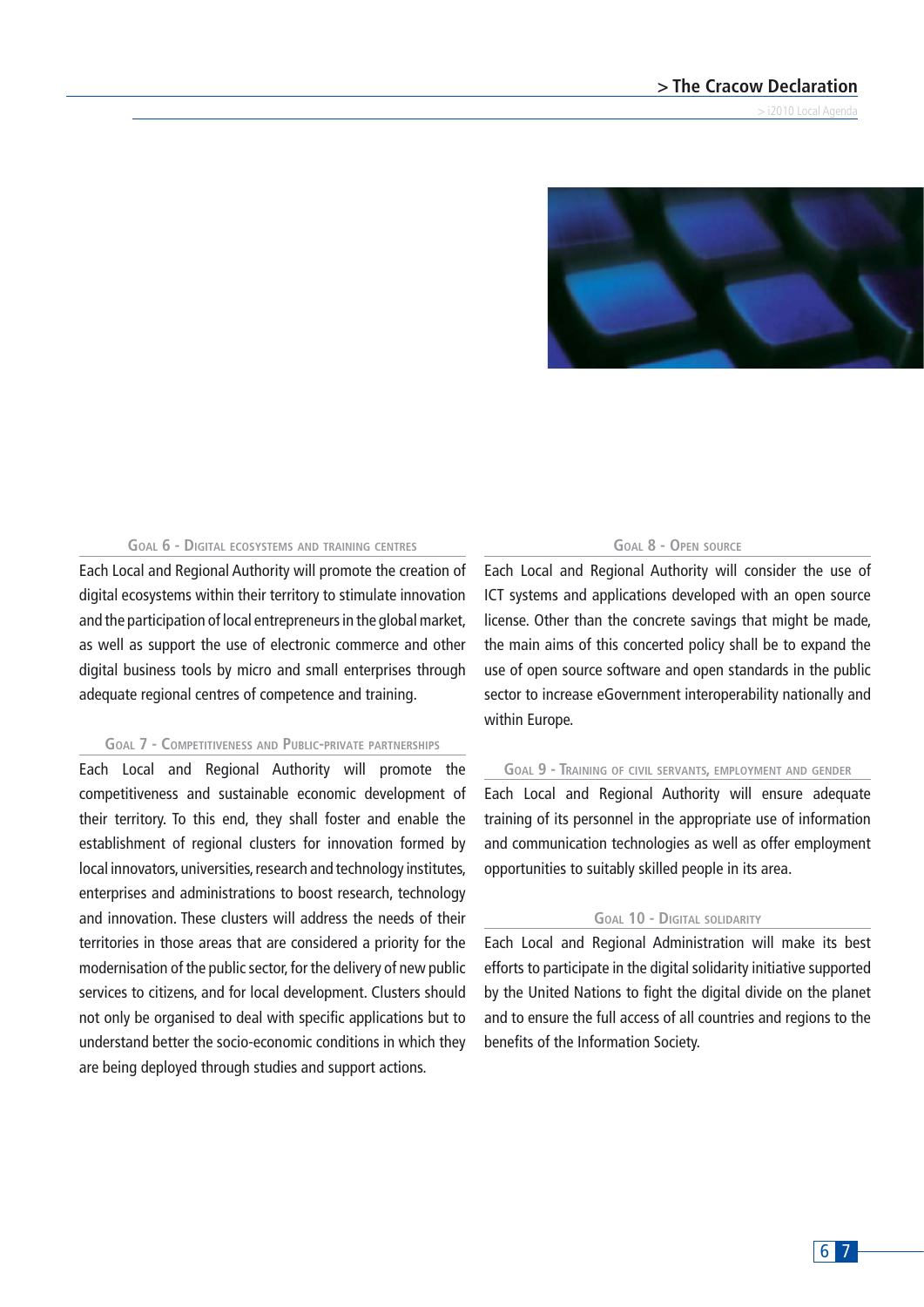> Foreword

### The Promotion of Digital Solidarity The **Promotion**

The EISCO 2005 conference warmly acknowledged the objectives of the II World Summit of Cities and Local governments on the Information Society presented by the Regional government of Bilbao and formulated the following recommendations:

- a) that the summit discusses and adopt the principles and action lines expressed in our **i2010 Local Agenda**;
- b) that the emphasis is put on establishing a digital solidarity agenda with concrete initiatives, such as:
	- ensuring multi-channelling (web, mobile, digital TV) and broadband access in every local community within the next 15 years;
	- promoting free access to internet through kiosks in public spaces managed by administrations;
	- creating a world directory with the electronic mail addresses of all public administrations;
	- developing ICT and information society training and good practice exchange centres in regional areas for staff of the public administrations from different countries;
	- discussing a world-wide exchange programme between Local governments involving young civil servants working for administrations in digital delivery to citizens, both from the technological and content side;
	- discussing forms of digital tutoring of cities and local governments from less developed countries by cities and

local governments with consolidated experience in the use of the information and communication technologies;

- discussing the wider support of the European Union to worldwide thematic networks of local experts working together on common problems such as pollution, transport, drug-abuse, elderly, gender etc.
- promoting the use of ICT for new forms of citizen to citizen exchange and dialogue in favour of people and transcultural understanding, drawing on the experience of twinning and sister cities actions.
- c) that the global digital solidarity fund and the world digital solidarity agency created in the context of the roadmap approved by the United Nation's first summit on the Information Society, and in preparation of the Bilbao gathering, be implemented with full acknowledgment of the role of Cities and Local governments. We recommend an initial commitment of two years to the administrations that decide to join it, an intensive awareness campaign to launch the initiative and the creation of information and assessment instruments to ensure constant accountability on the investment that is made of the resources provided by the Cities and Local governments.